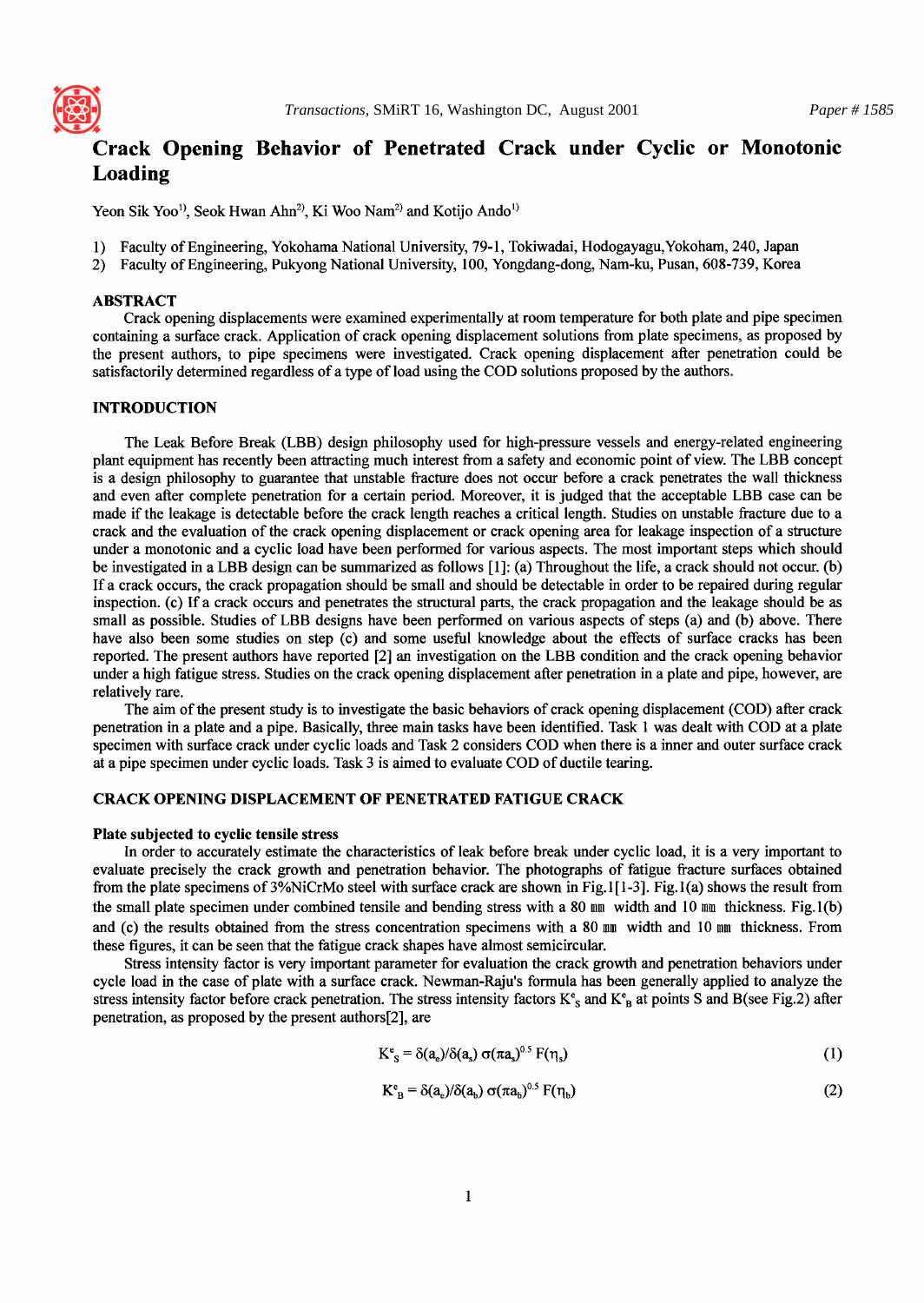where  $a_s$  and  $a_b$  are the crack length at the front surface and the back surface, respectively, and  $a_e = 0.5$   $(3a_s^2 + a_b^2)^{0.5}$ ,  $\eta_s =$  $a_s/W$ ,  $\eta_b = a_b/W$ , and

$$
F(\eta) = (1 - 0.5\eta + 0.37\eta^{2} - 0.044\eta^{3}) / \{1 - \eta\}^{0.5}
$$
 (3)

The terms  $\delta$ (a) in the equations indicate the crack opening displacements and are expressed in the form

$$
\delta(a) = 4\sigma a(1 - v^2) / EV(\eta) \tag{4}
$$

where  $\nu$  is Poisson's ratio, E is Young's modulus, and

$$
V(\eta) = -0.071 - 0.535\eta + 0.169\eta^{2} + 0.020\eta^{3} - 1.071(1/\eta)log(1-\eta)
$$
 (5)

When deriving Eqs.  $(1)$  and  $(2)$ , three assumptions were made[2]:

1) The crack after penetration is assumed to retain its semi-elliptical shape, and  $a<sub>s</sub>$  is assumed to be the major axis of the ellipse. The crack length a<sub>n</sub> at the center of the plate thickness can, therefore, be expressed as

$$
a_e = 0.5 (3a_s^2 + a_b^2)^{0.5}
$$
 (6)

2) The crack opening displacement in the center of the crack after penetration (on the line XX' in Fig.2(a)) is assumed to be the same on the front surface and the back surface.

3) The crack opening displacement  $\delta(a_e)$  at the center of the place thickness of Fig.2(b) is assumed to be the same as the crack opening displacement at the center of a two-dimensional through crack with crack length 2a<sub>e</sub> in a plate with width 2W. Hence  $\delta(a_e)$  can be expressed as

$$
\delta(a_e) = 4\sigma a_e (1 - v^2) / EV(\eta)
$$
\n(7)

The validity of the above three assumptions was examined via experimental results.

The crack opening displacement after penetration was measured on the front and back surfaces of the plate. This measurement was taken between center points of plate Ymm away form the crack. The distance Y for the small specimens and large specimens were 10mm and 13mm, respectively. The measured value of crack opening displacement is referred to as  $\Delta_{10}$  and  $\Delta_{13}$  hereafter. Values of  $\Delta_Y$  for a two-dimensional through crack with length 2a in a plate of width 2W, is given by the following formula.

$$
\Delta_{Y} = (2\sigma Y/E)[(\pi a/2W)/(\sin(\pi a/2W))]^{(1/2)}[(4W/\pi Y)\cosh^{(-1)}(\cosh(\pi Y/2W))
$$
  
\n
$$
/\cos(\pi a/2W))-(1+v)/(1+(\sin(\pi a/2W)/\sinh(\pi Y/2W))^{2})^{(1/2)}+v]
$$
\n(8)

Eq. (4) is equivalent to Eq. (8) when Y equals 0.

Figure 3 shows a comparison between the experimental values and the calculated values (solid lines) by Eq. (8). In Fig. 3 curve  $\circled{1}$  represents the  $\Delta_{13}/\Delta\sigma$  value obtained from a large specimen[1] under cyclic tension and curve  $\circled{2}$ indicates the  $\Delta_{10}/\sigma$  value obtained from a small specimen[2] under cyclic tension. Curve  $\circled{3}$  indicates the  $\Delta_{13}/\Delta\sigma$  value obtained from a specimen[3] under combined cyclic tension and bending. It appears that there is good agreement between the measured and the calculated values. It can be suggested, therefore, that the crack opening displacements are correctly evaluated by Eq. (4). Strictly speaking, however, in the range of  $a/dW < 0.35$ , the  $\Delta_{13}$  value on the back surface of the large specimen may be smaller than the calculated value. Based on these results, it can be suggested that crack opening displacement  $\delta(a_0)$  at the center of the plate thickness are valid for all cases except for the case where  $a_0$  is very small. This fact indicates that the crack opening area and the leakage after penetration can be evaluated by Eq. (4) when the fatigue stress is smaller than the yield stress. When the fatigue stress is large than the yield stress, however, it is not acceptable to use Eq. (4) to evaluate the crack opening area and the leakage after penetration. For this case, anothor equation proposed by the present authors[4] can be used effectively.

#### **Pipe subjected to cyclic bending moment**

The photographs of the fatigue surfaces obtained from the pipe specimens with an outer or inner surface crack are shown in Fig. 4[5-7]. Fig.  $4(a)$   $\sim$ (d) show the results obtained from the pipe specimens with an outer surface crack which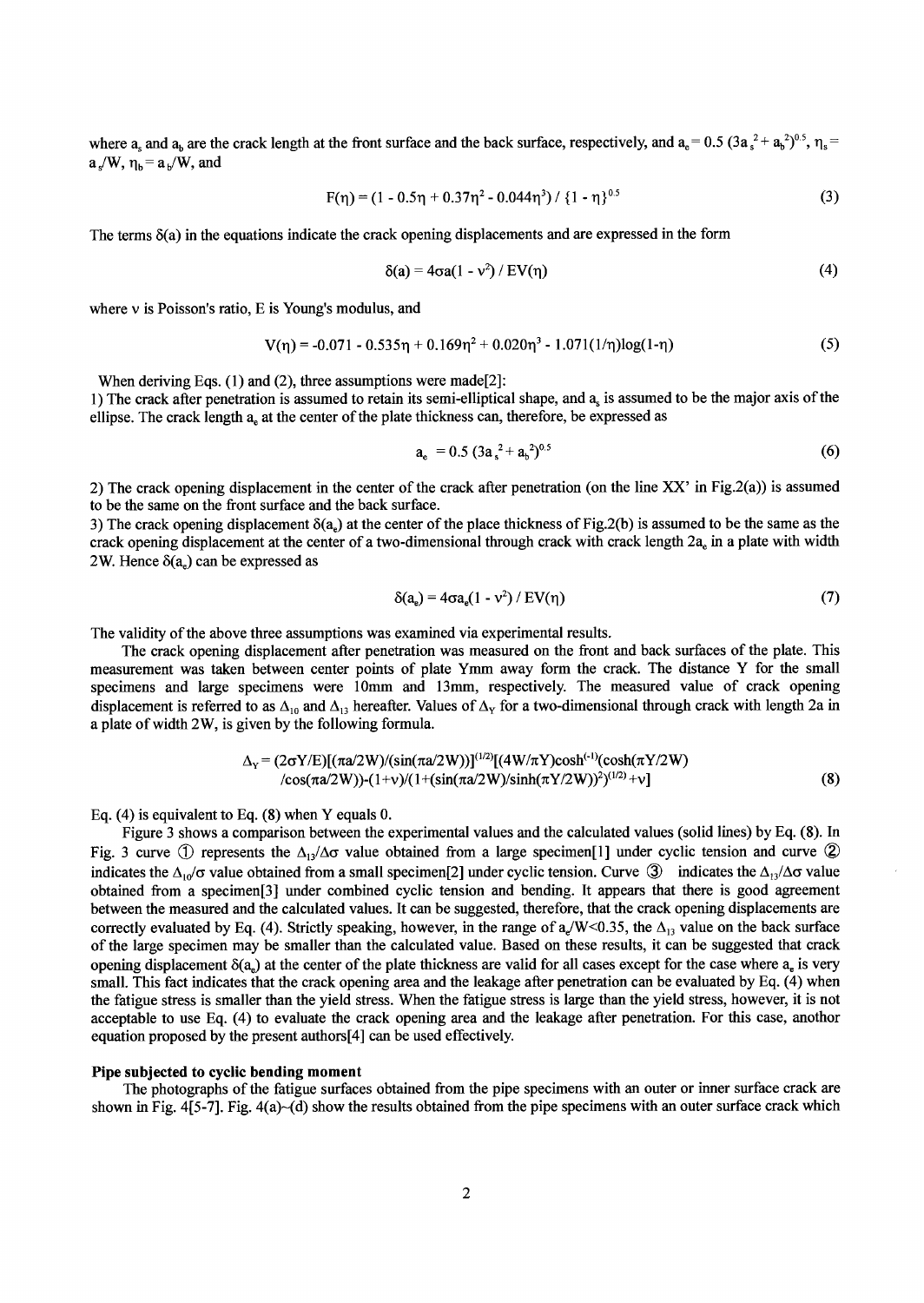are subjected to elastic-plastic bending stress respectively. Fig.  $4(e)$ - $(h)$  show the result obtained from the pipe specimens with an inner surface crack subjected to elastic bending stress. These figures were obtained from STS370 pipe with 51mm radius and 8.1mm or 12.7mm thickness. In case the surface trace of the initial crack is larger than its depth (Fig. 4(a) and (e)) regardless of inner or outer crack, the stress intensity factor at the bottom of the notch is larger than that at the edges of its surface crack (notch side). Therefore, the crack initiates first at the bottom of the notch and propagates more rapidly than its surface crack (notch side). The surface crack initiates and propagates afterwards, and eventually the crack penetrates the bottom surface of the pipe. The surface crack with small initial notch (Fig.  $4(b)$   $\neg$  (d) and  $(f)$  $\sim$ (h)) propagates to the surface trace (notch side) and the depth at the same time, and penetrates the thickness of the pipe.

Evaluation of stress intensity factor before crack penetration ; In order to evaluate the stress intensity factor before penetration of pipe with an outer or inner surface crack, it is necessary for a pipe section to be transformed into a plate. In the plate model, following assumptions were made : plate width(2W) corresponds to the outer perimeter of pipe  $(2\pi R_s)$ , plate thickness is equal to pipe thickness(t). In the case of outer surface crack, crack depth is b, surface crack length is  $2C_{\infty}$  and the plate was subjected to a tensile stress component equal to actual bending stress ( $\sigma_{B}$ ). In the case of inner surface crack, crack depth is b, surface crack length is  $2C_{bo}$  and the plate was subjected to a tensile and bending stress component obtained from actual bending stress ( $\sigma_{\rm B}$ )

Evaluation of stress intensity factor after crack penetration ; In order to evaluate crack growth behaviors after crack penetration, following pipe model was considered. On the basis of this pipe model, four assumptions were made for deriving the stress intensity factor.

1) The crack opening displacement at the center of the crack after penetration (on the line XX' in Fig. 5) is assumed to be the same on the outer surface and inner surface.

2) After crack penetration, a crack is located symmetrically around the maximum tension point, stress is calculated elastically and one half of the crack angle,  $\theta_M$ , on the midsection is given by the following equation.

$$
\Theta_{\rm M} = (\Theta_{\rm s} + \Theta_{\rm b})/2 \tag{9}
$$

3) The crack opening displacement  $\delta(\theta_M)$  at the center of the wall thickness (on the line XX' in Fig. 5) is assumed to be the same as the crack opening displacement at the center of a simple through wall crack with a crack angle  $2\theta_M$  in a pipe. Hence,  $\delta(\theta_M)$  can be expressed as the Zahoor's equation.

$$
\delta(\theta_M) = 4\sigma_B \cdot \{Rs - (t/2)\} \theta_M \cdot V_b / E
$$
\n(10)  
\nwhere, V<sub>b</sub>=1+A {6.071( $\theta_M/\pi$ )<sup>1.5</sup>+24.15( $\theta_M/\pi$ )<sup>2.94</sup>}  
\nA=[0.125 {( $R_s$ -(t/2))/t}-0.25]<sup>0.25</sup>  
\n(valid range: 5 $\leq$  { $R_s$ -(t/2)}/t $\leq$ 10)

4) The stress intensity factors  $K_s$  and  $K_B$  at points S and B(see Fig. 5) after crack penetration are assumed to be equal to the stress intensity factors in simple through wall cracks with a crack angle  $2\theta_s$  or  $2\theta_h$  respectively, of which the crack opening displacements at the center are exposed to the elastic bending stress corresponding to  $\delta(\theta_M)$ .

These four assumptions make it possible to express the stress intensity factors for a complex through wall crack such as points S and B in Fig. 5 by using the K formula for a simple through wall crack. In the case of pipe with an outer surface crack,

$$
K_{\rm S} = K(\theta_{\rm s}) = \delta(\theta_{\rm M})/\delta(\theta_{\rm s}) \cdot \sigma_{\rm B} \cdot [\pi \{R_{\rm s}-(t/2)\} \theta_{\rm s}]^{0.5} \cdot F_{\rm b}(\theta_{\rm s}) \tag{11}
$$

$$
K_{\rm B} = K(\theta_{\rm b}) = \delta(\theta_{\rm M})/\delta(\theta_{\rm b}) \cdot \sigma_{\rm B} \cdot [\pi \{R_{\rm s}-(t/2)\} \theta_{\rm b}]^{0.5} \cdot F_{\rm b}(\theta_{\rm b}) \tag{12}
$$

In the case of pipe with an inner surface crack,

$$
K_{\rm S} = K(\theta_{\rm s}) = \delta(\theta_{\rm M}) / \delta(\theta_{\rm s}) \cdot \sigma_{\rm B} \cdot [\pi \cdot R_{\rm s} \cdot \theta_{\rm s}]^{0.5} \cdot F_{\rm b}(\theta_{\rm s}) \tag{13}
$$

$$
K_{\rm B} = K(\theta_{\rm b}) = \delta(\theta_{\rm M})/\delta(\theta_{\rm b}) \cdot \sigma_{\rm B} \cdot [\pi \cdot (R_{\rm s} - t) \cdot \theta_{\rm b}]^{0.5} \cdot F_{\rm b}(\theta_{\rm b})
$$
(14)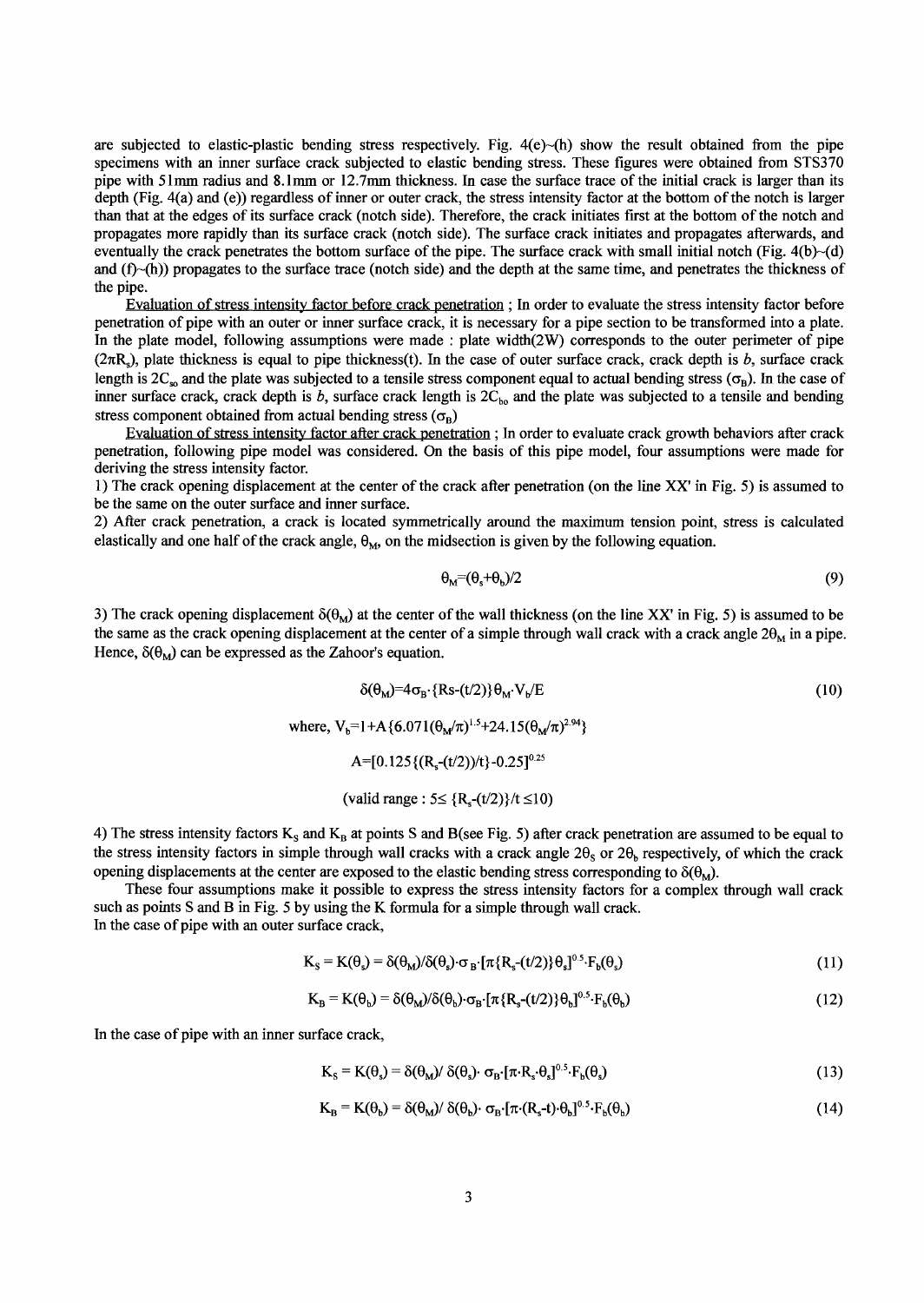Where, 
$$
F_b(\theta_s) = 1 + A \{4.5967(\theta_s/\pi)^{1.5} + 2.6422(\theta_s/\pi)^{4.24}\}
$$

$$
F_b(\theta_b) = 1 + A \{4.5967(\theta_b/\pi)^{1.5} + 2.6422(\theta_b/\pi)^{4.24}\}
$$

 $\delta(\theta_s)$  or  $\delta(\theta_b)$  can be introduced by substituting  $\theta_s$  or  $\theta_b$  for  $\theta_M$  in Eq. (10), and  $V_b(\theta_s)$  or  $V_b(\theta_b)$  can be introduced by substituting  $\theta_s$  or  $\theta_b$  for  $\theta_M$  in Eq. (11)

Crack opening displacements were measured by a clip gauge at maximum tensile stress point and calculated by Eq.(10). Fig. 6 shows a comparison between the experimental crack opening displacements per load ( $\delta(\theta_M)/P$ ) as function of one half of the midsection crack angle  $(\theta_M)$  and the calculated ones. Although a little scattering is presented in experimental data before  $\theta_b$  becomes to be equal to  $\theta_s$ , a quite good agreement between the experimental and the calculated ones is generally represented regardless of initial crack location, bending stress level and crack length at crack penetration.

# CRACK OPENING DISPLACEMENT OF PENETRATED DUCTILE CRACK

The LBB definition under monotonic load proposed by Heald et al can be represented by Fig. 7. In the schematic illustrations of load-displacement curve for pipe containing flaws, if the load at break is higher than one at leak, LBB behavior comes into existence. On the contrary, if the load at break is lower than the one at leak, that belongs to NO LBB behavior.

Tada-Paris's equation based on LEFM(Linear Elastic Fracture Mechanics) is well known for a evaluation method of COD about a fully through-wall cracked pipe. The COD when a pipe with a circumferentially fully through-wall crack is subjected to a bending moment is as follows:

$$
S_B = \sigma_B / E \cdot (\pi R^2) \cdot I_B(\theta) \tag{15}
$$

Where,  $\sigma_B$  is a bending stress, E is Young's modulus and R is a mean radius of pipe. Moreover, I<sub>B</sub>( $\theta$ ) is as follows:

$$
I_{B}(\theta) = 2\theta^{2} \{1+(\theta/\pi)^{3/2}[8.2-12.7(\theta/\pi)+19.3(\theta/\pi)^{2}]+(\theta/\pi)^{3}[20.4-68(\theta/\pi)+165.2(\theta/\pi)^{2}-187.2(\theta/\pi)^{3}+146.7(\theta/\pi)^{4}]\}
$$
(16)  
(0<0<100°)

Where,  $\theta$  is a half of crack angle. If a bending stress is higher than yield stress and the effect of plastic region in crack tip should be taken into account, the following  $\theta_{ef}$  is recommended in place of  $\theta$  from the above Eq. (16):

$$
\theta_{\rm ef} = \theta + K^2 / (2\pi R \sigma_Y^2) \tag{17}
$$

Where,  $\sigma_Y$  denotes yield stress and K is stress intensity factor.

The elastic COD related to a crack, which penetrates under a loading, could be evaluated by Tada-Paris's method. And the entire COD (the elastic COD + the plastic COD) could not evaluated by using Eq.  $(17)$ , which takes the effect of a plastic region at the crack tip into account. The main reasons can by considered as follows: (1) Tada-Paris's method is based on LEFM. But in case that a crack penetrated the wall thickness during a loading, the stress was over the yielding point, the correction value by Eq. (17) was in excess of the limit of application as a result of that. (2) A sufficient work-hardening occurred in the ductile materials such as a pipe for nuclear power plant. For the reason, it is considered that the calculated data which was evaluated by the yield stress from Eq. (17) were greater than the real experimental ones.

From the above ones, when a crack penetrated the wall thickness during a loading, it is concluded that the entire COD evaluated by Tada-Paris's method is greater than the real experimental one. That is to say, it is suggested that Tada-Paris's method give a conservative solution in a basis of jet-force and a non-conservative one in a basis of leak inspection. From the above results, it is necessary for investigating another method to evaluate COD when a crack penetrated the wall thickness during a loading. But, it is actually difficult to assume that there is a fully through-wall crack at normal operating. Thus, an approach to consider that a non-penetrating crack penetrates during a loading in pipe is thought to be a common case. These days, most laboratory evaluation of COD is inferred by considering the specimen halves are rigid and rotate about a hinge point. The following two assumptions were made under the basis of this approach :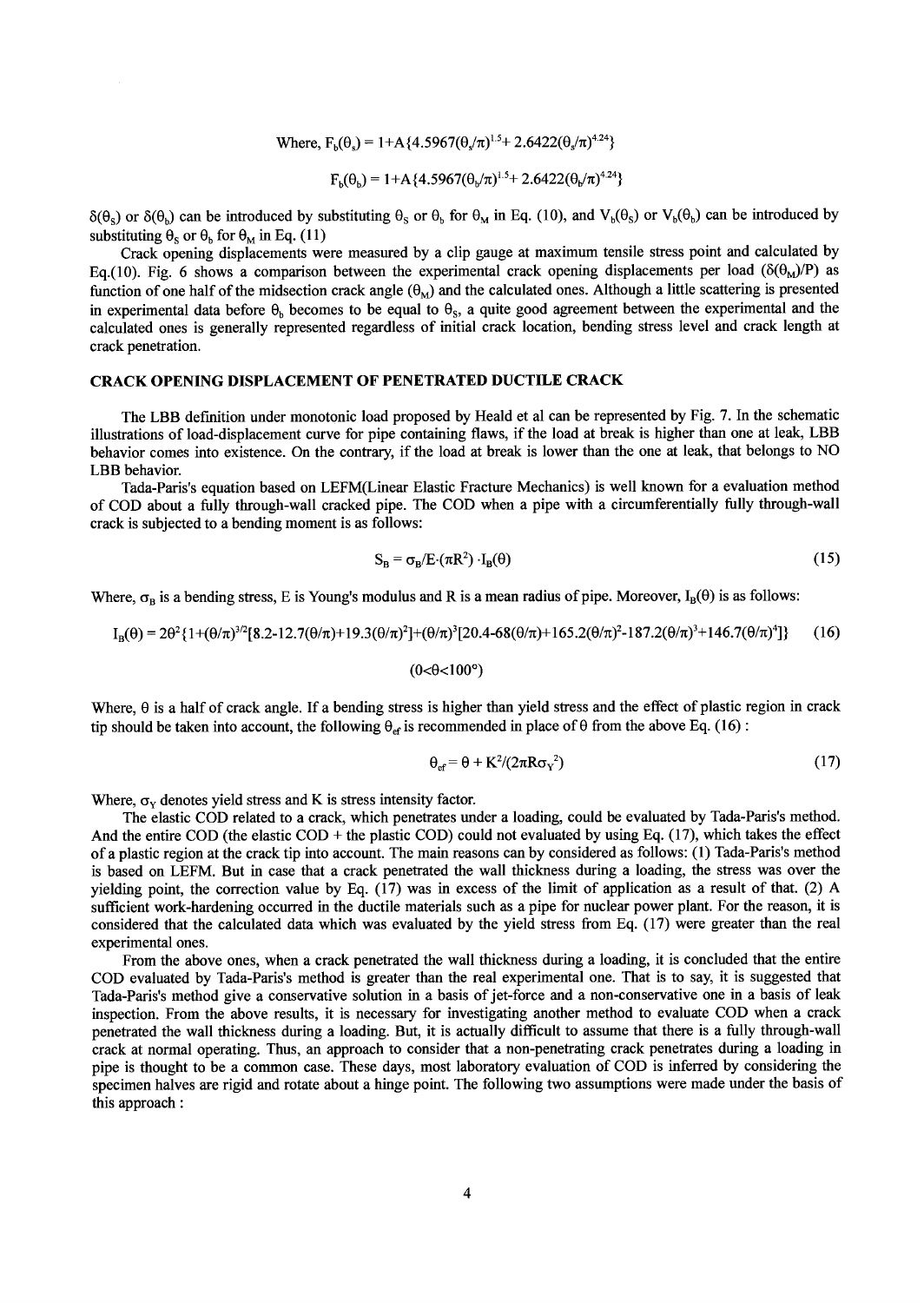1) The plastic deformation of a pipe occurs only in the cracked part, at which the plastic rotation angle is defined by  $\phi_{\rm o}$ and the incremental plastic rotation angle is  $\Delta\phi_{p}$ ,

2) This method can be transferred to the evaluation of COD in pipe under bending moment by assuming the hinge point is consistent with neutral axis as shown in Fig.8

From this consideration, referring to Fig. 8, the following relation can estimate COD or COA when a nonpenetrating crack penetrates during a loading:

$$
COD, \delta = 2R(1+\cos\beta)\cdot\sin(\Delta\phi_P/2)
$$
 (18)

$$
COA, S = \pi c \delta/2 \tag{19}
$$

Where,  $\beta$  denotes the angle of neutral axis in pipe under bending load and c is a half of crack length, as to say,  $c=\theta R$  can be made.

Eq. (18) was proposed on that propose and the appropriateness was investigated on the statically determinate piping system(SD) and the statically indeterminate piping one(SI) in this study. The comparison between the entire COD from the experiment and the one evaluated by Eq. (18) considering the incremental plastic rotation angle was represented in Fig. 9. It is known from the result of Fig. 9 that the experiments show a good consistence with the evaluated, regardless of the systems. From the above ones, it can be concluded that the COD evaluation model proposed in this study is appropriate for investigating the entire COD when a crack penetrates the wall thickness during a loading.



(c) stress concentration specimen,  $\alpha$ =1.48





**Fig. 2 The crack model used to determine the stress intensity factor after penetration**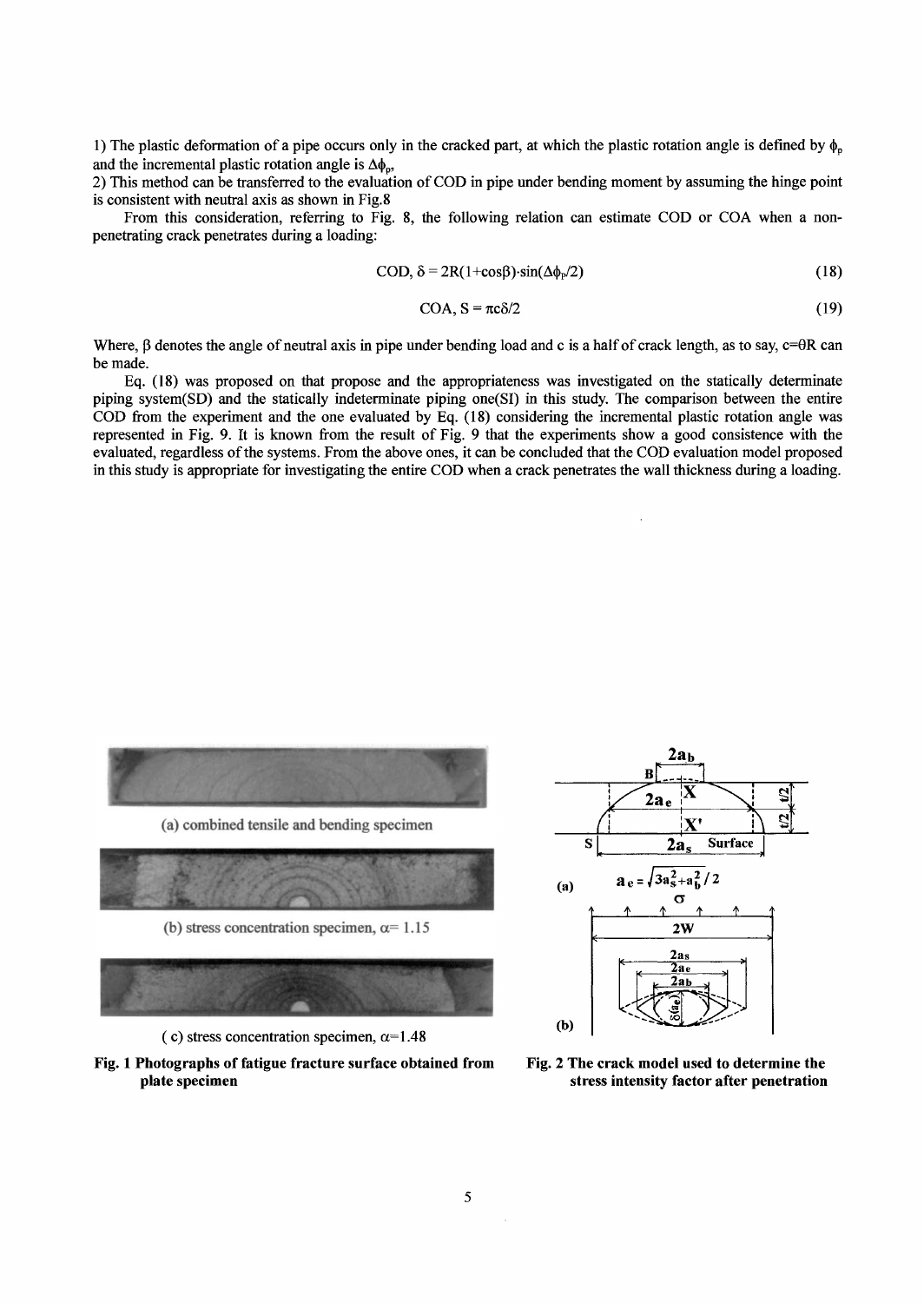

**Fig.3 Comparison of experimental with calculated values at the center of the plate of crack opening displacement.** 



(d)  $C_{\text{SO}}/t = 0.71$ ,  $\sigma_{\text{max}} = 239.6$  MPa, Outer crack (h)  $C_{\text{bo}}/t = 0.47$ ,  $\sigma_{\text{max}} = 261.0$  MPa, Inner crack

**Fig.4 Photographs of fatigue fracture surface**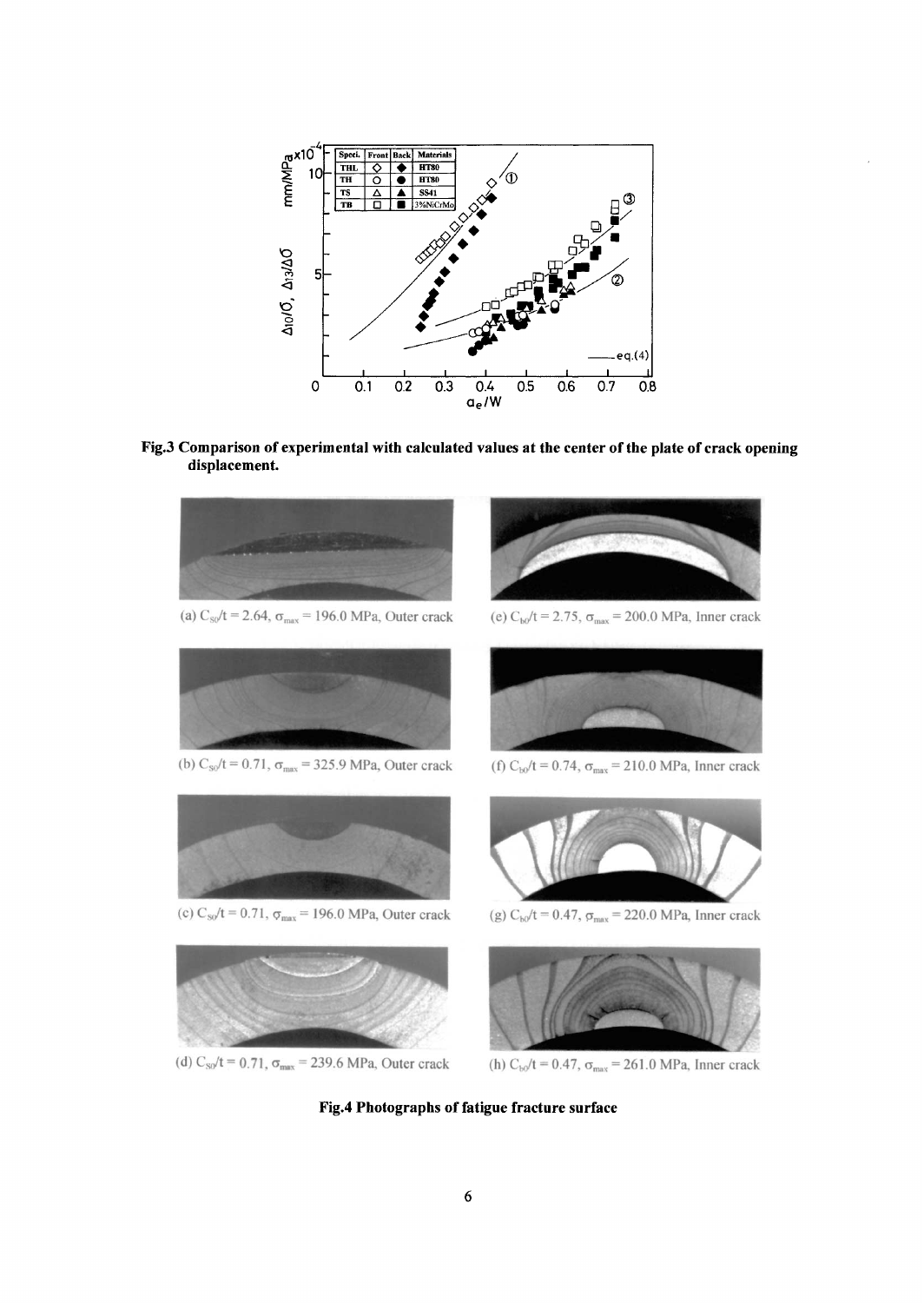

Fig. 5 Model to evaluate the stress intensity factor after crack Penetration

Fig. 6 Comparison between experimental and calculated crack opening displacement



Fig. 7 LBB condition under monotonic load Fig. 8 Model to evaluate COD in pipe under a bending moment



Fig.9 Comparison between calculated and experimental full COD